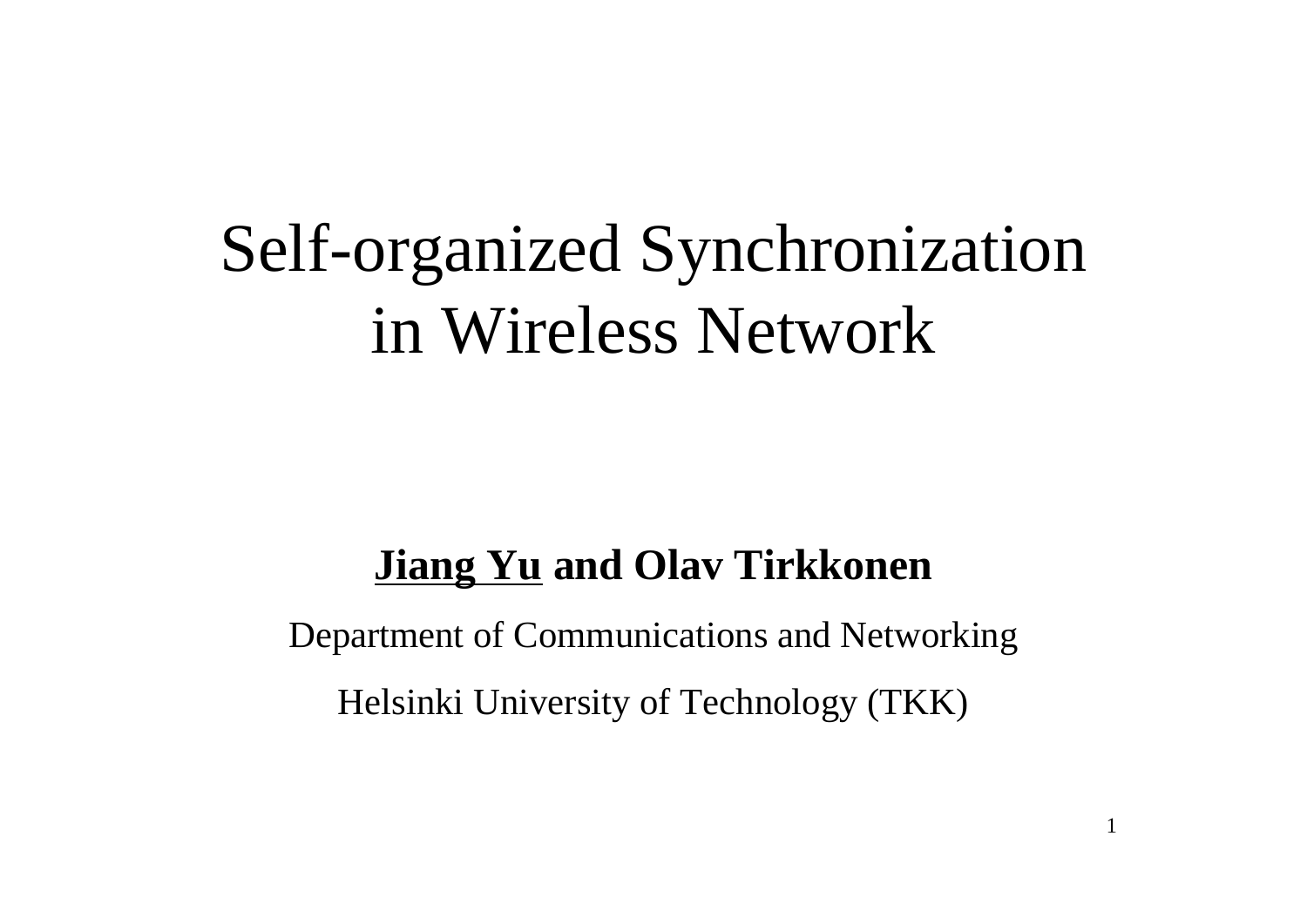## **Contents**

- Problems
- System model
- Firefly inspired algorithm
- Circular averaging with random selection method
- Simulation results
- Conclusions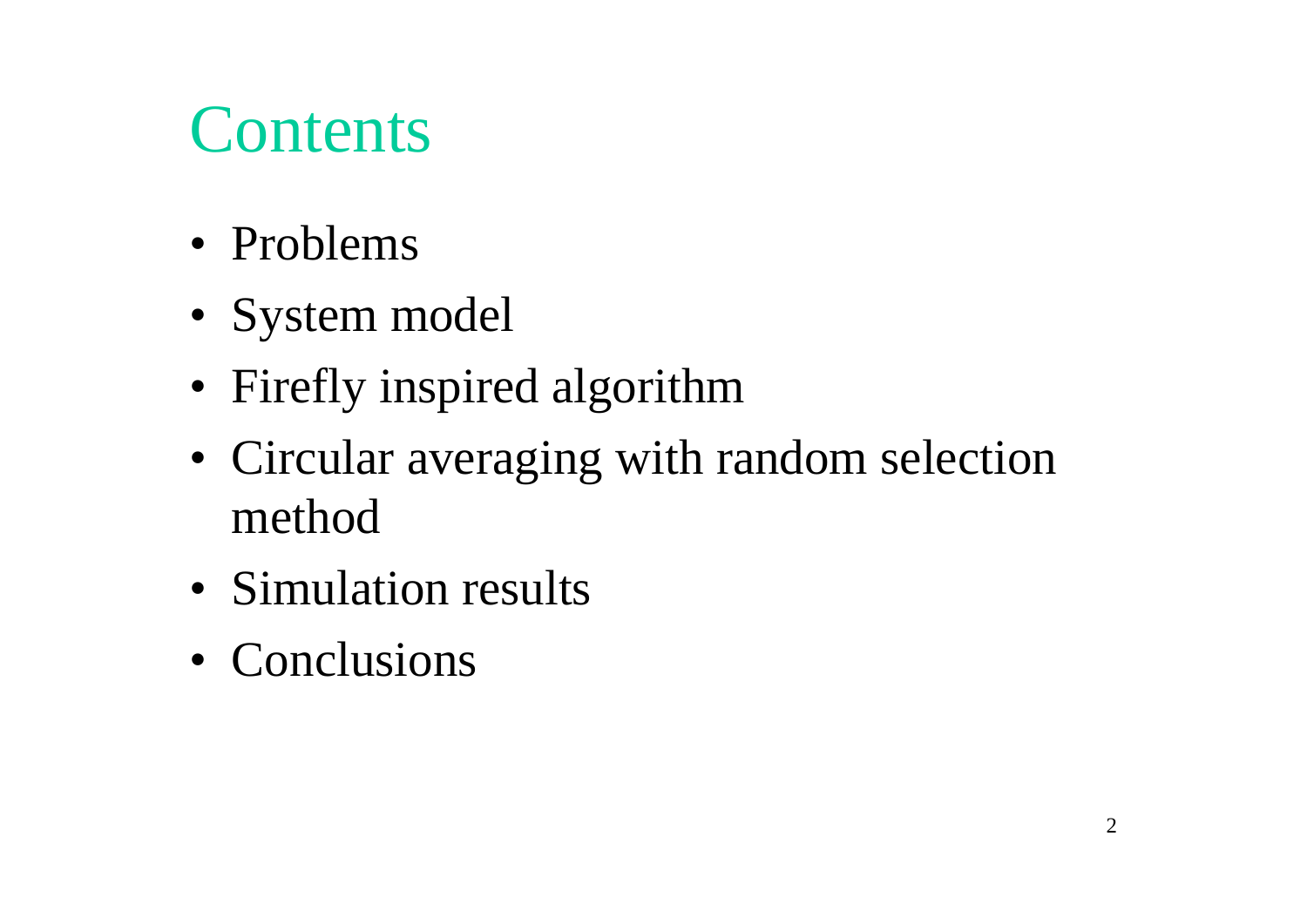### Problem

- • The Local Area wireless network has the self-organized feature
	- No centralized controller which is able to decide everything
- • Problem of no agreement for the timing of frame in TDD system
	- –Each cell has different frame timing -> uplink and downlink signals are transmitted at the same time between adjacent cells -> high interference -> poor system performance
	- –Resource information exchange, handover and resource allocation are difficult
- • To solve this problem
	- –All the frames of adjacent cells start almost at the same time
	- –Need to find a self-organized synchronization method without centralized control



BS: Base Station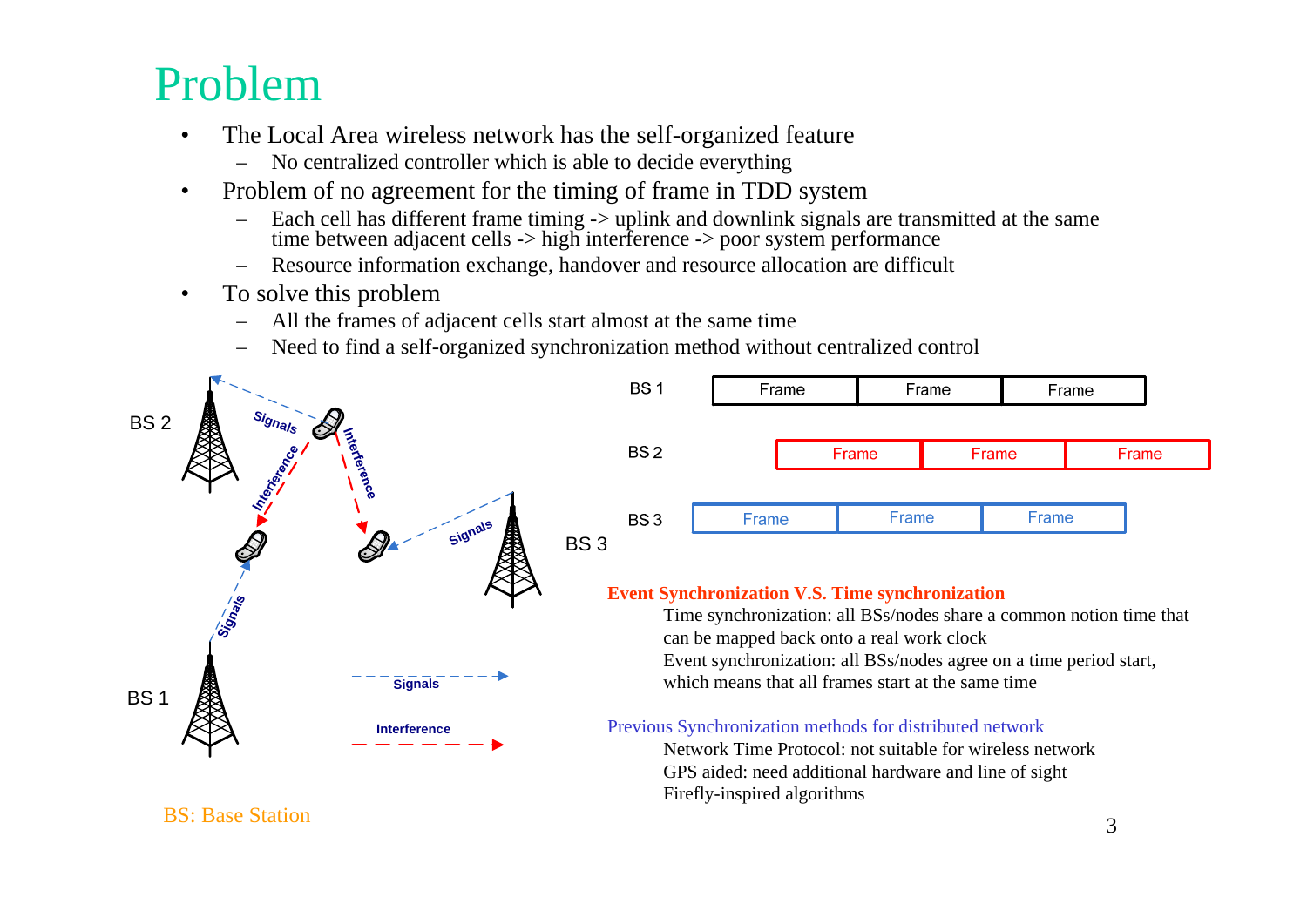### System model

- • Network model
	- Topology: regular square lattice
	- The set of BSs/nodes: *S*
	- Interaction with nearest neighbors, two way connection
	- Frame timing is modeled by phase variable, which is quantized into N time slots  $\phi = 2\pi n/N$ ,  $n = 0,...,N-1$
	- All BSs have the same period of frame *T*
	- The phase variable fulfills a full circle from 0 to  $2\pi$ , then jumps to 0
	- Reason to use time slot:
		- finite accuracy to measure the time difference among BSs
		- accurate property of synchronization algorithms
- •Example

|   | -5             | $-4$ | -3 | $-2$ | $-1$           | $\Omega$<br>Χ | 1  | $\overline{2}$ | 3  | $\overline{4}$ | 5   | 6 |
|---|----------------|------|----|------|----------------|---------------|----|----------------|----|----------------|-----|---|
|   | $-5$           |      |    |      |                |               |    |                |    |                |     |   |
|   | $-4$           | 88   | 72 | 64   | 52             | 47            | 54 | 66             | 75 | 90             | 98  |   |
|   | $-3$           | 70   | 58 | 40   | 32             | 27            | 34 | 42             | 60 | 77             | 94  |   |
|   | $-2$           | 62   | 38 | 22   | 16             | 11            | 18 | 24             | 44 | 68             | 86  |   |
|   | $-1$           | 50   | 30 | 14   | 6              | 3             | 8  | 20             | 36 | 56             | 82  |   |
| ≻ | 0              | 46   | 26 | 10   | $\overline{2}$ | 1             | 5  | 13             | 29 | 49             | 79  |   |
|   | 1              | 51   | 31 | 15   | $\overline{7}$ | 4             | 9  | 21             | 37 | 57             | 83  |   |
|   | $\overline{2}$ | 63   | 39 | 23   | 17             | 12            | 19 | 25             | 45 | 69             | 87  |   |
|   | 3              | 71   | 59 | 41   | 33             | 28            | 35 | 43             | 61 | 78             | 95  |   |
|   | $\overline{4}$ | 89   | 73 | 65   | 53             | 48            | 55 | 67             | 76 | 91             | 99  |   |
|   | 5              | 96   | 92 | 84   | 80             | 74            | 81 | 85             | 93 | 97             | 100 |   |
|   | 6              | т    |    | т    | т              |               |    | т              |    |                |     |   |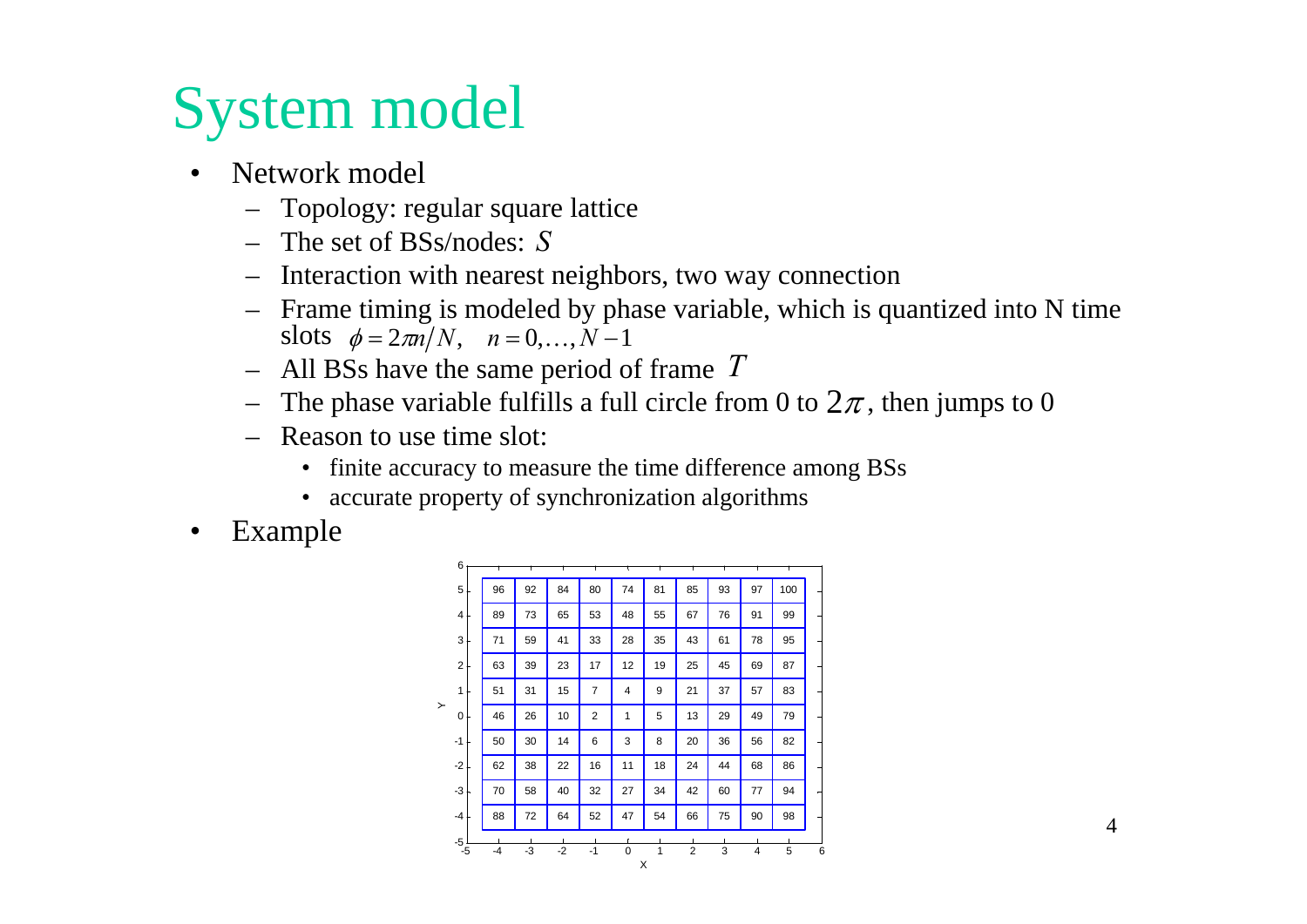# System model

- Timing exchange protocol
	- information is exchanged by 'firing'
	- May contain BS ID or not
		- Firefly-inspired
		- Circular averaging with random selection
	- Time for information collecting
	- Processing time (much smaller than T)
- Smallest window covering a set of points



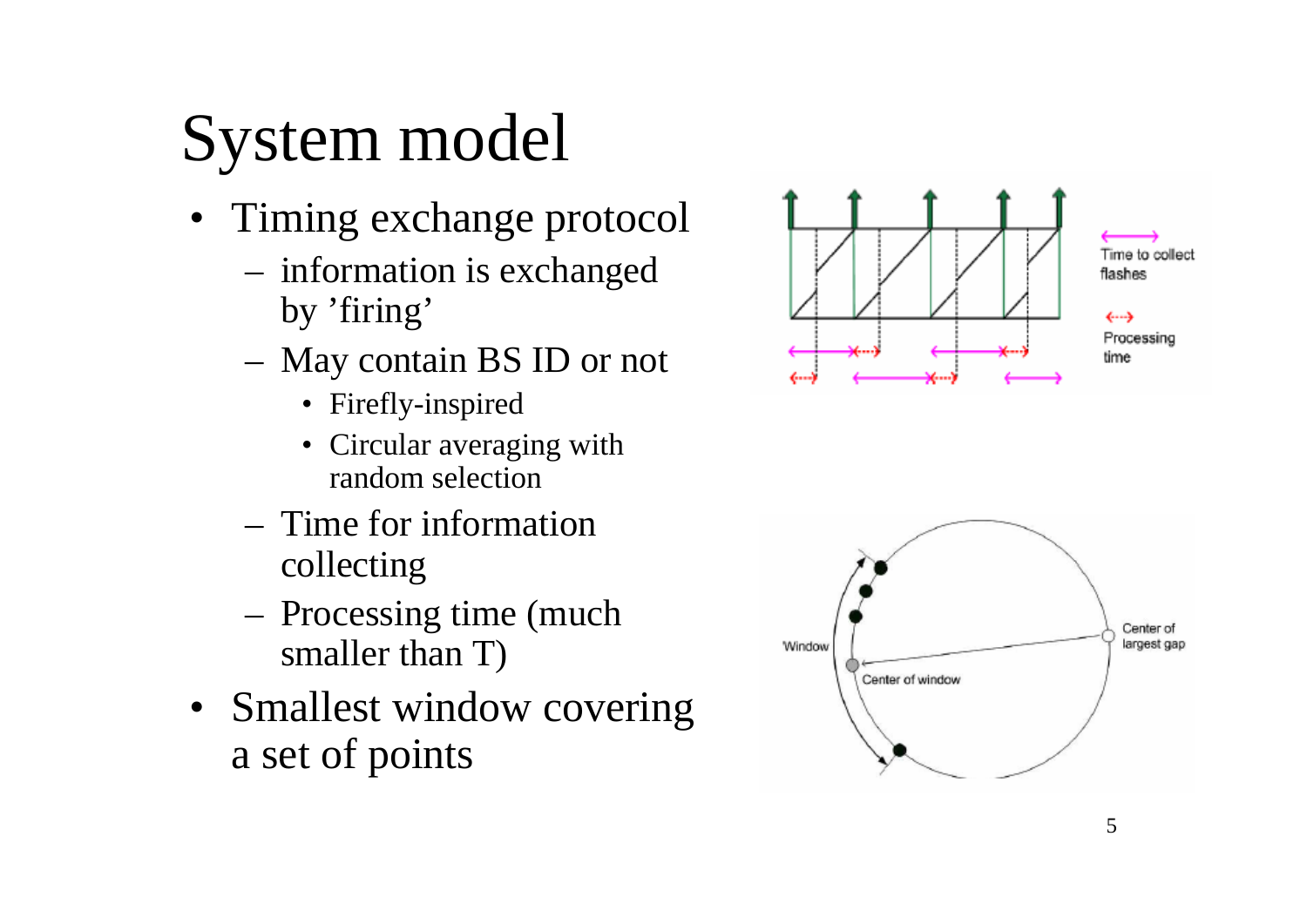### Firefly-inspired algorithms

- Pulse coupled oscillator (PCO)
	- Mirollo and Strotagz proposed the model of connected PCO [1]
	- coupled differential equations

$$
\dot{\phi}_i = \frac{1}{T} + \sum_{j \in \mathcal{N}_j} \left( \min \left[ f^{-1}(f(\phi_i) + \epsilon), 2\pi \right] - \phi_i \right) \delta(\phi_j - 2\pi)
$$

- $\phi_i \in [0, 2\pi]$  is periodic
- *T* is period of  $\phi_i$
- $f(\phi)$  is firing function,  $f > 0$ ,  $\dot{f} > 0$ , and  $\ddot{f} < 0$
- $\varepsilon > 0$  is a jump constant

To simplify,  $f(\phi) = \ln(\phi)$ ,  $\phi = f^{-1}(f(\phi_0) + \varepsilon) - \phi_0 = (e^{\varepsilon} - 1)\phi_0$  $\Delta \phi = f^{-1}(f(\phi_0) + \varepsilon) - \phi_0 = (e^{\phi_0})$ 

with Taylor expansion,  $\Delta \phi = \varepsilon \phi_0^2$ 

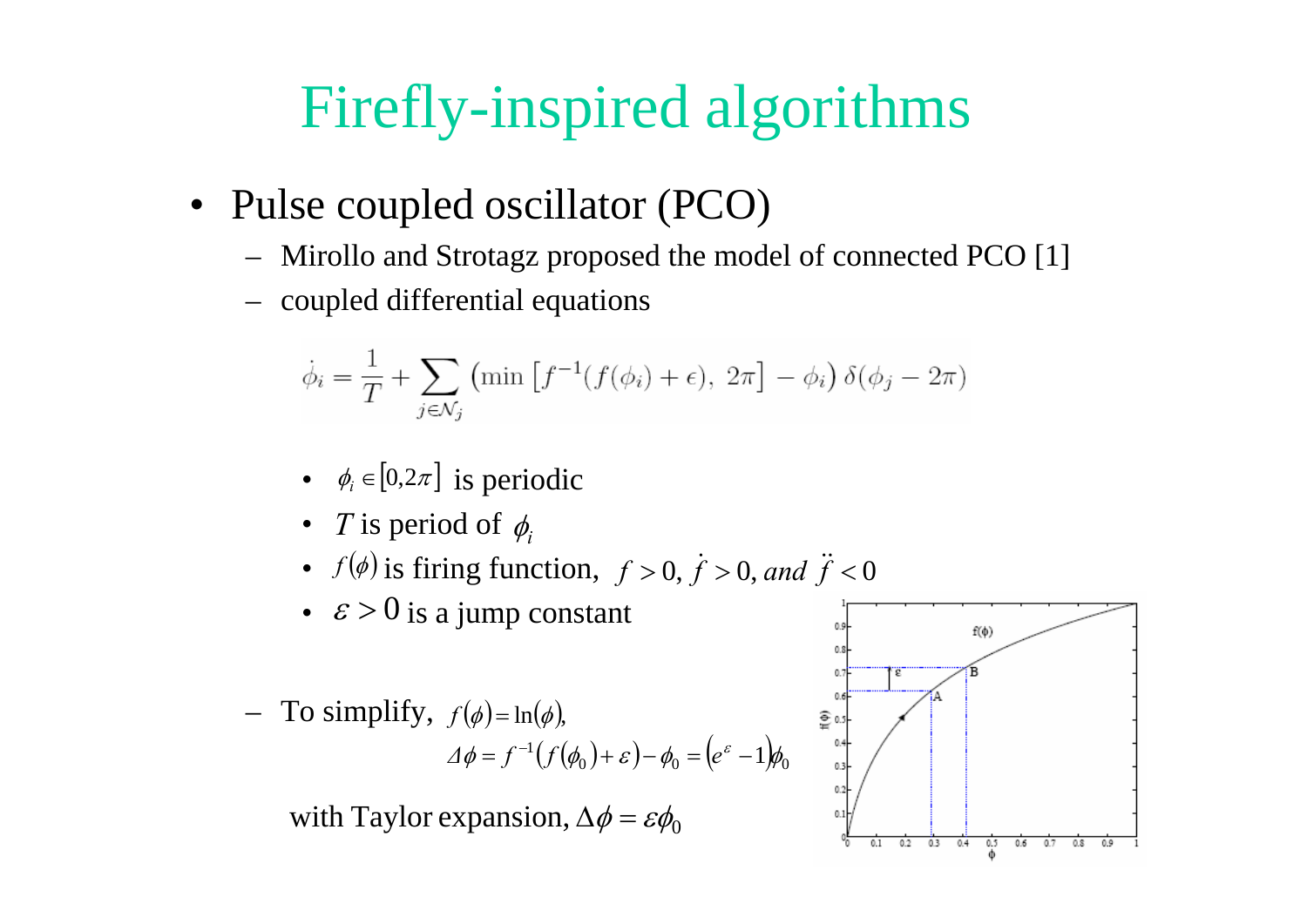## Firefly-inspired algorithms

- $\bullet$  ReachBack Firefly Algorithm (RFA) [2]
	- problems of previous model:
		- fully coupled network
		- no delay of firing information
	- RFA:
		- BS will not jump immediately after firing of its neighbor
		- collect all firings from previous time period
		- react all at once
		- can be implemented for fully coupled or only nearest connected network
	- $-$  Select  $\mathcal E$ 
		- too large: 'overshoot', preventing convergence
		- too small: speed of convergence is very slow
		- need to test to find the best choice

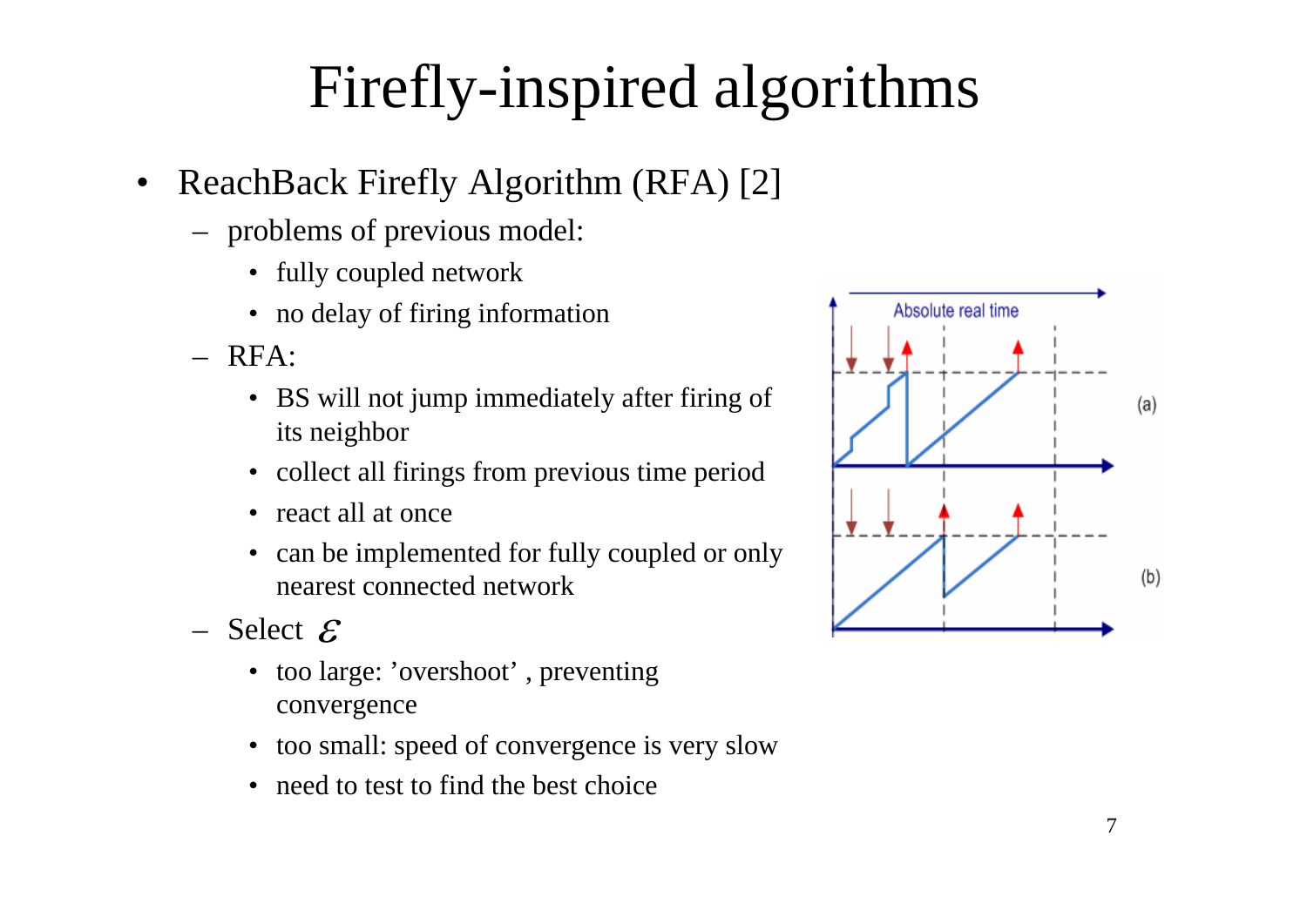### **Circular averaging with random selection method**

- Figures of merit
	- Metrics on the circle
		- Geodesic distance
		- Chordal distance
	- Considered norms of distance vector
		- one-norm (mean)  $||d||_1 = \frac{1}{M} \sum_{i=1}^M$ = *M j*  $\frac{1}{M}\sum_{i=1}^n d_i$ *d* 11 1
		- two-norm (RMS)  $\|d\|_2 = \sqrt{\mathbf{d} \cdot \mathbf{d}}/M$  $\mathbf{p}_2 = \sqrt{\mathbf{d}^{\mathrm{T}}}$
		- infinite-norm (max)  $||d||_{\infty} = \max_{j} (d_j)$ )

Combine these 2 distances and 3 norms, we have a class of algorithms to average a set of circular numbers

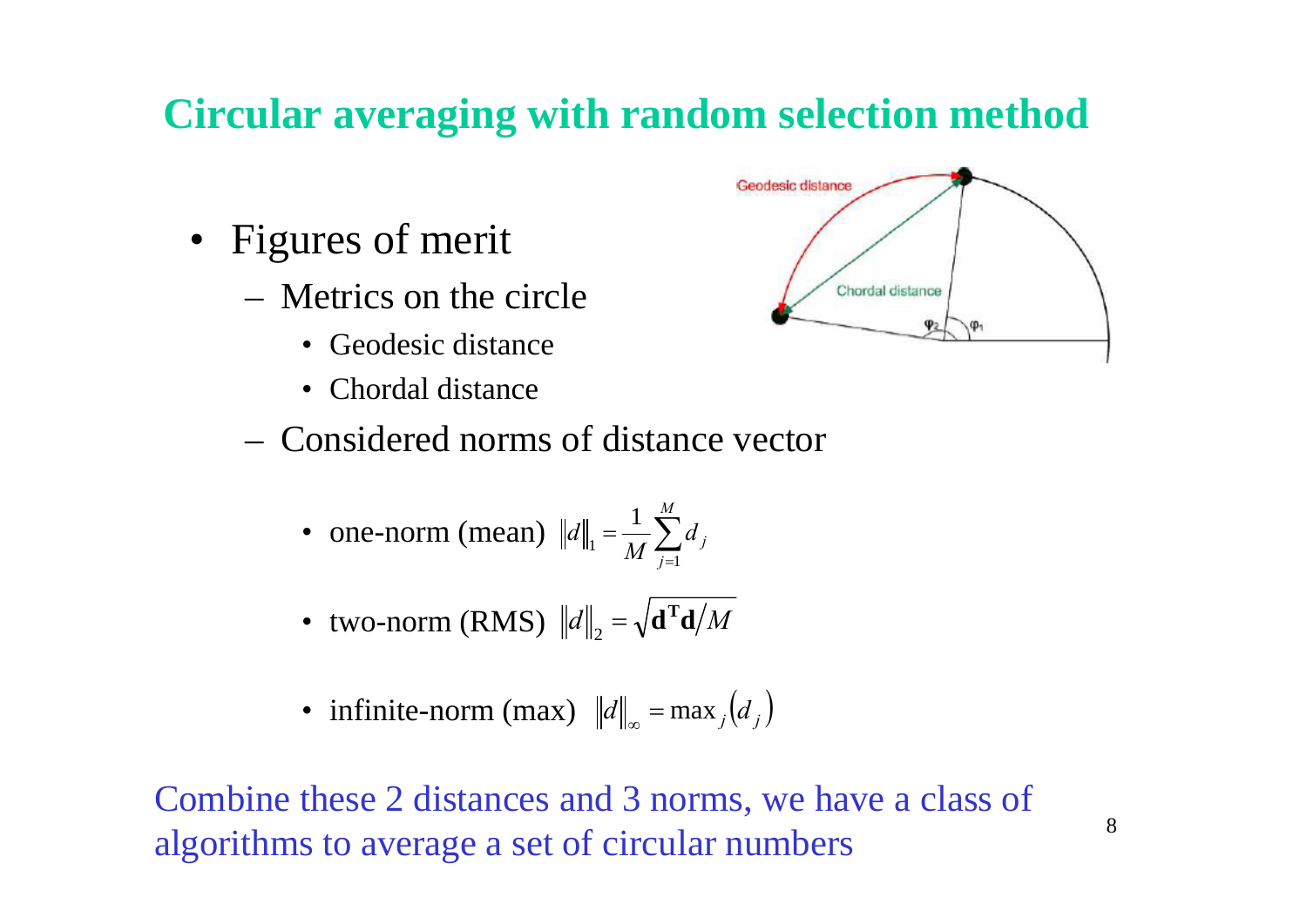### **Circular averaging with random selection method**

- • Randomized method
	- Group timings of neighbors
		- presence of group: at least 2 neighbors have same timing
		- Example: [1 30 46 85] no group
			- [1 30 30 85] 3 groups with size 1, 1 and 2
	- Allocate probabilities in terms of the size of group
	- Choose one group as new timing
- • Circular averaging with random selection
	- if all neighbors have different timings (no group appears), use circular averaging; else use random group selection
	- choose randomly between circular averaging and pure randomized algorithm
- $\bullet$  based on previous results, 6 algorithms are considered
	- $-$  Geodesic 2-norm with weighted group selection (Geo2R)
	- Geodesic inf-norm with weighted group selection (GeoInfR)
	- Chordal 2-norm with weighted group selection (Cho2R)
	- Random selection between Geodesic 2-norm and weighted group selection (RGeo2R): 90% for circular and 10% for group
	- Random selection between Geodesic inf-norm and weighted group selection (RGeoInfR)
	- Random selection between Chordal 2-norm and weighted group selection (RCho2R)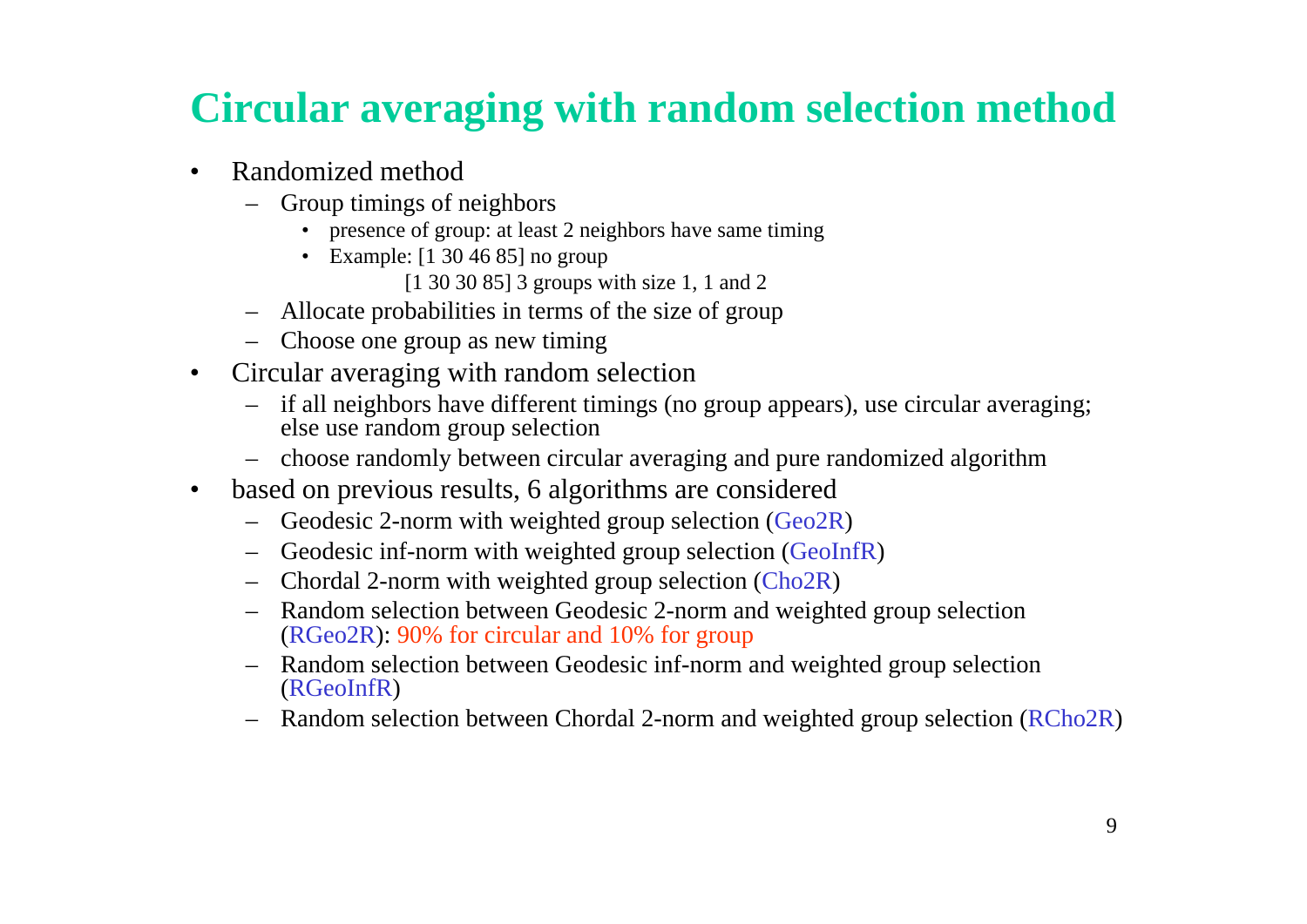### Simulation results

- Performance of combined algorithms and RFA
	- 100 nodes, 4 neighbors or 8 neighbors scenario
	- time slots N=1000 and 1000 periods to update
	- use 4 windows to investigate the accuracy: 1, 10, 50 and 100
	- for comparison reason, RFA is also tested

Table 1. Rate of synchronicity for RFA.

| Neighbors |      |      |      |      |       |
|-----------|------|------|------|------|-------|
|           | 0.04 | 0.03 | 0.02 | 0.01 | 0.008 |
|           | 93%  | 94%  | 95%  | 96%  | 92%   |
|           | 99%  | 99%  | 100% | 99%  | 98%   |

To get reasonable  $\varepsilon$  value, the percentages of synchrony for RFA are tested.

For 4 neighbors scenario,  $\varepsilon = 0.01$ 

For 8 neighbors scenario,  $\varepsilon = 0.02$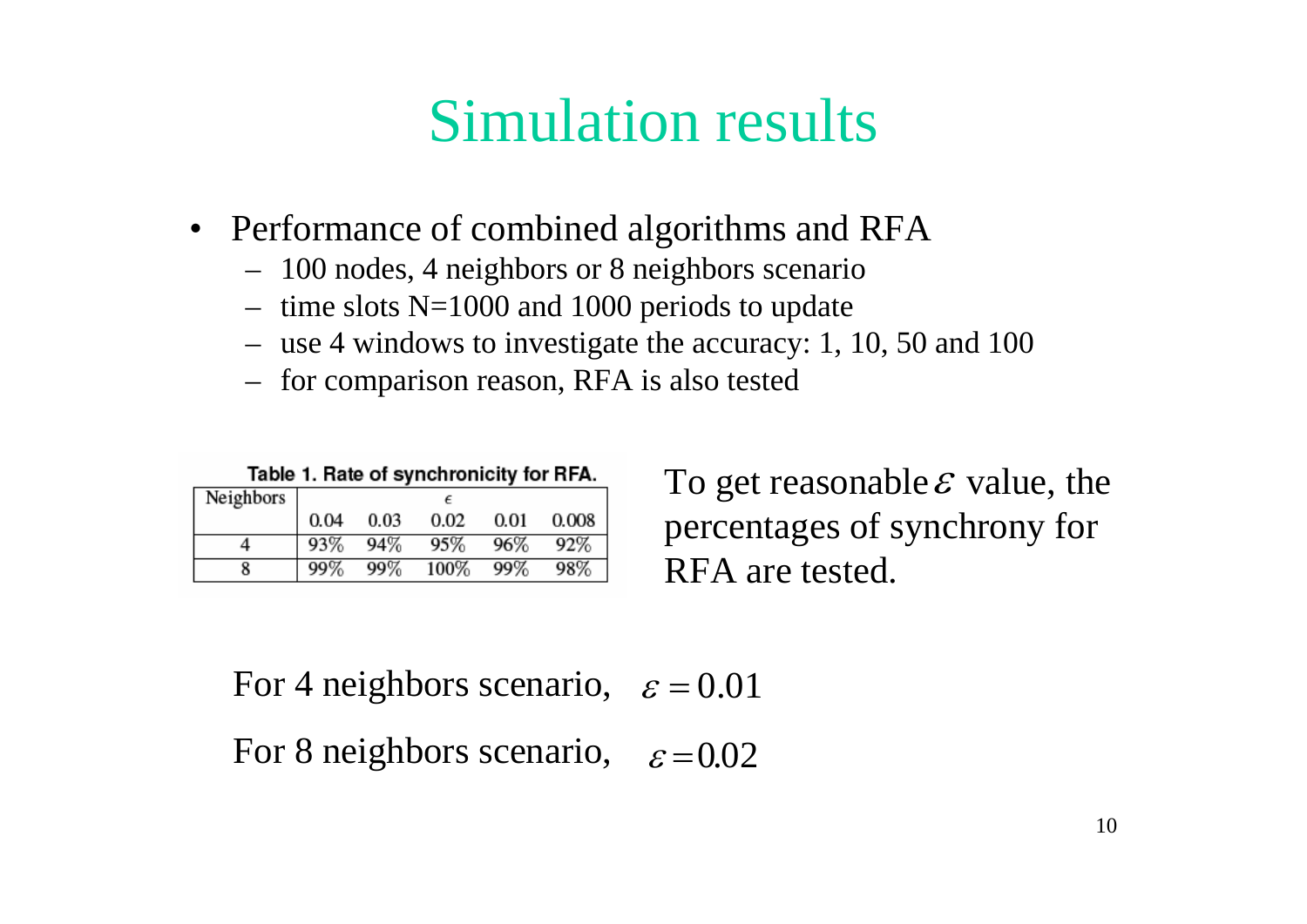





#### 4 neighbors scenario

Proposed algorithms have better performance for gross accuracy: speed and percentage of synchrony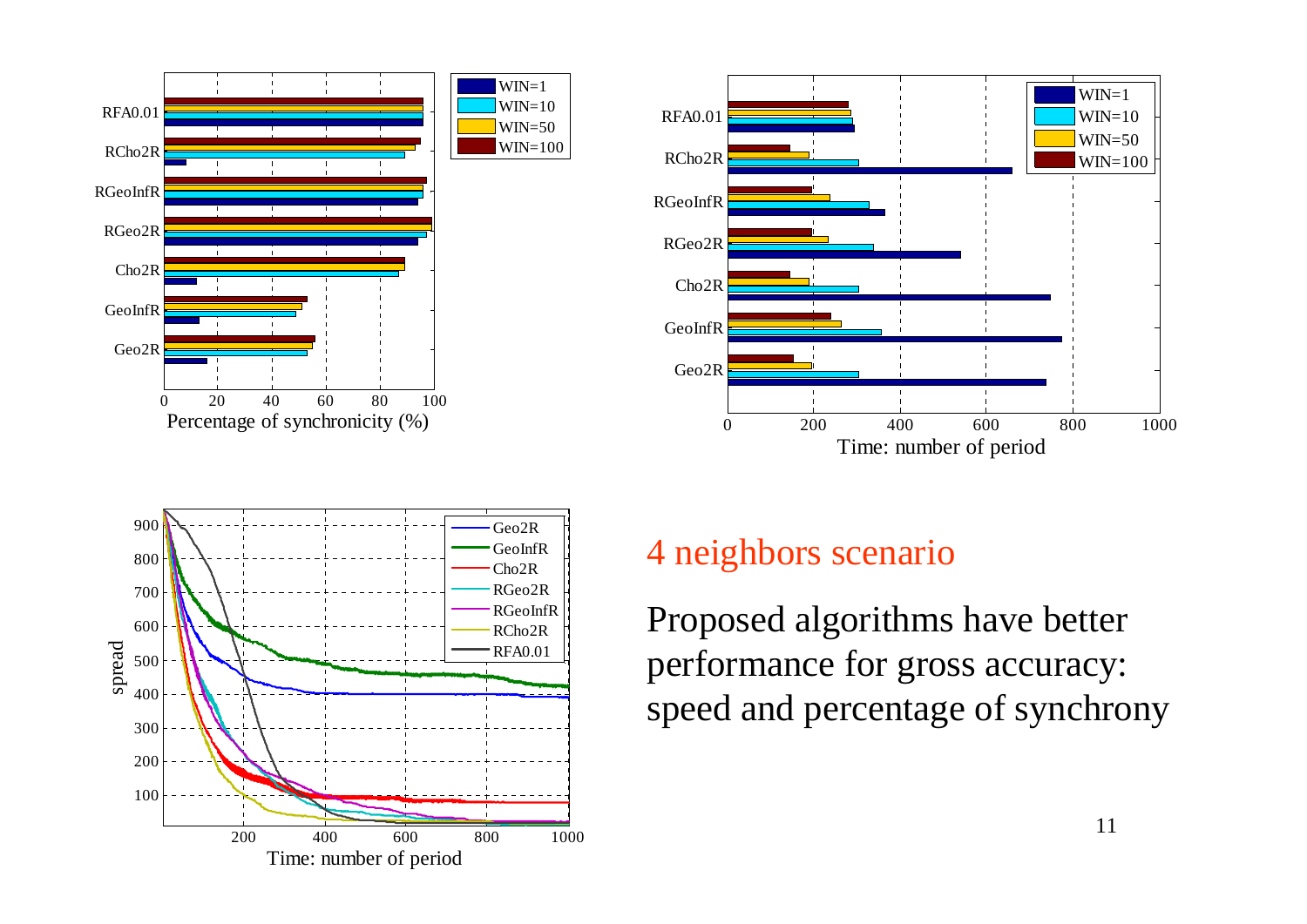





#### 8 neighbors scenario

The more connected the network, the better of the performance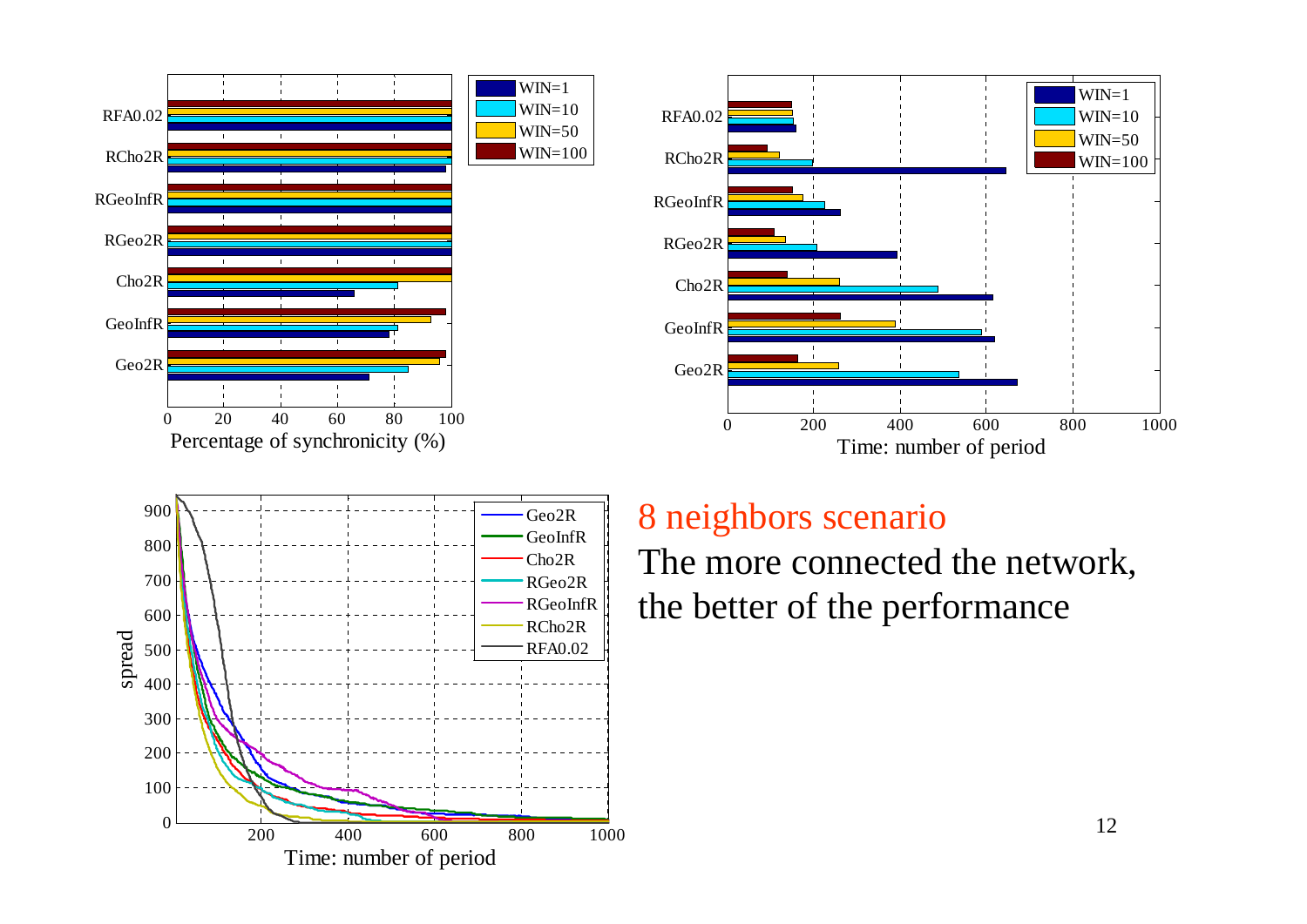- • Robustness against node addition
	- 8 neighbors, 100 BSs, N=1000
	- the number of joining BSs K is randomly selected from [1,10]. Before addition, the other (100-K) BSs are already synchronized
	- –RCho2R, RGeoInfR, RGeo2R and RFA 0.02 are tested
	- 200 periods are used for updating the system



Within 200 periods updating, RFA can not converge 100%.

RGeoInfR has the best performance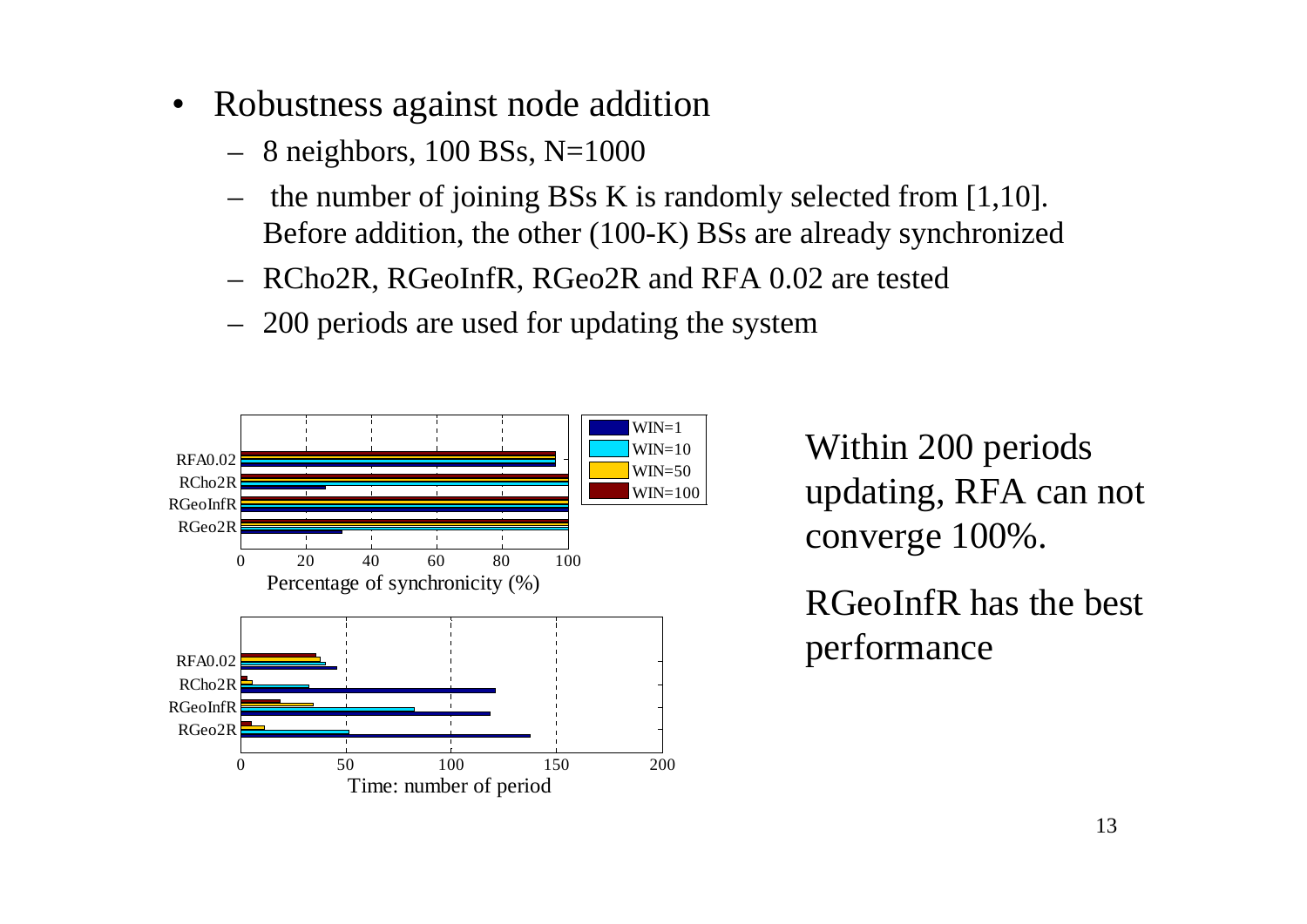# Conclusions

- • For all algorithms, the more connected of the network, the better performance
- • RFA needs to test jumping constant for different scenario or different topology
- The proposed circular averaging with random selection algorithms have better performance with gross accuracy (converge quickly)
- When new BSs join the system, the proposed algorithms are more robust
- • The RFA may disturb all BSs in the system, while our algorithms just disturb neighbors
- RFA could be more sensitive to delay and missing of 'firing' information, while the proposed algorithms can just use the old information.
- • Multiple avenues to improve the circular averaging with random selection algorithms can be seen: the probability to use random selection and the probability to choose each group can be optimized.